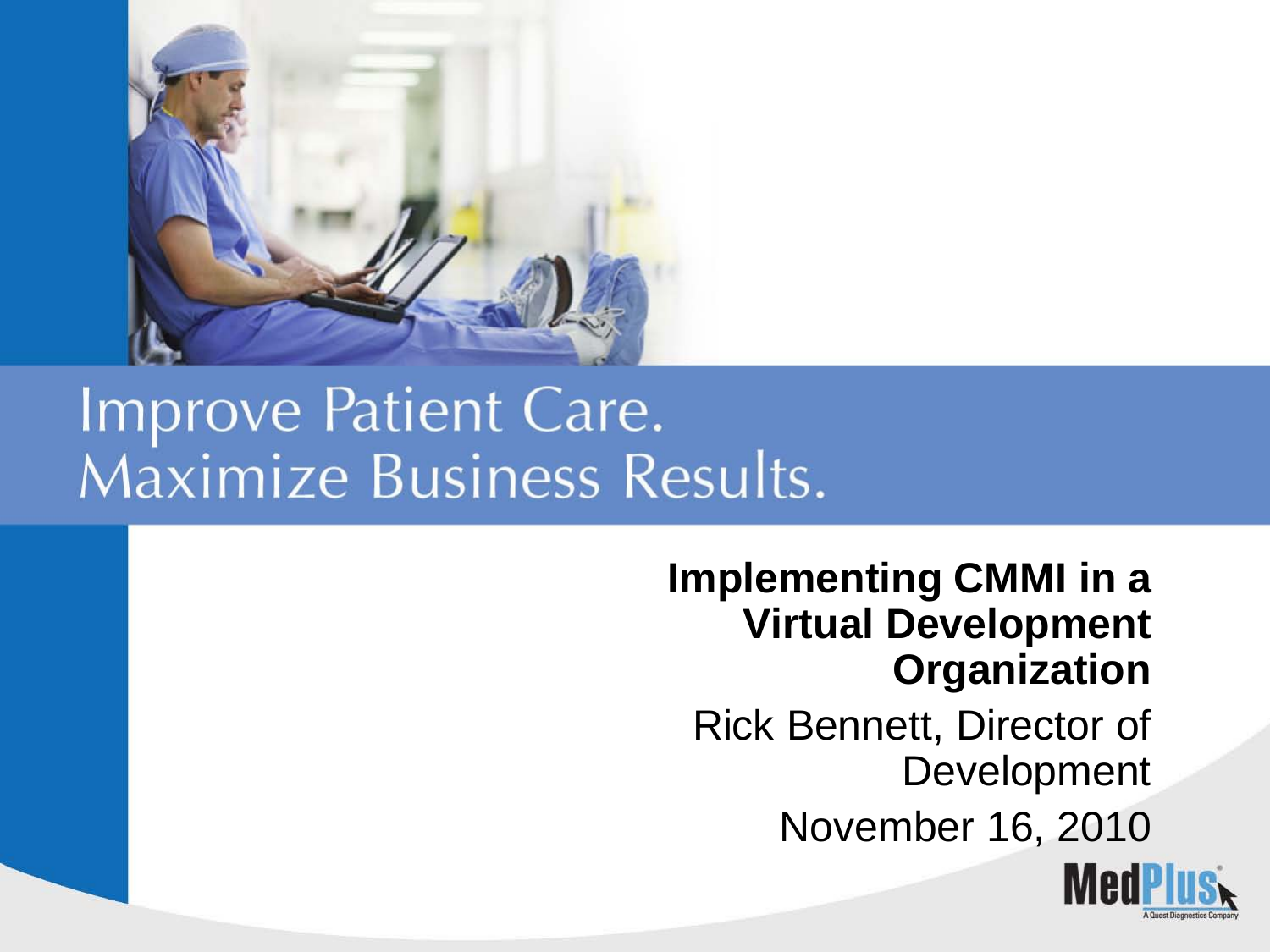### **MedPlus**

- Customer facing software division of Quest Diagnostics Incorporated.
	- > Hospital / IDN
	- > HIE / Government
	- > Physician Office
- Quest Diagnostics is the world's largest chain of clinical diagnostic laboratories.
	- > Grown by acquisition
	- > Disparate systems and data centers
	- > Greater than a half million specimens per day

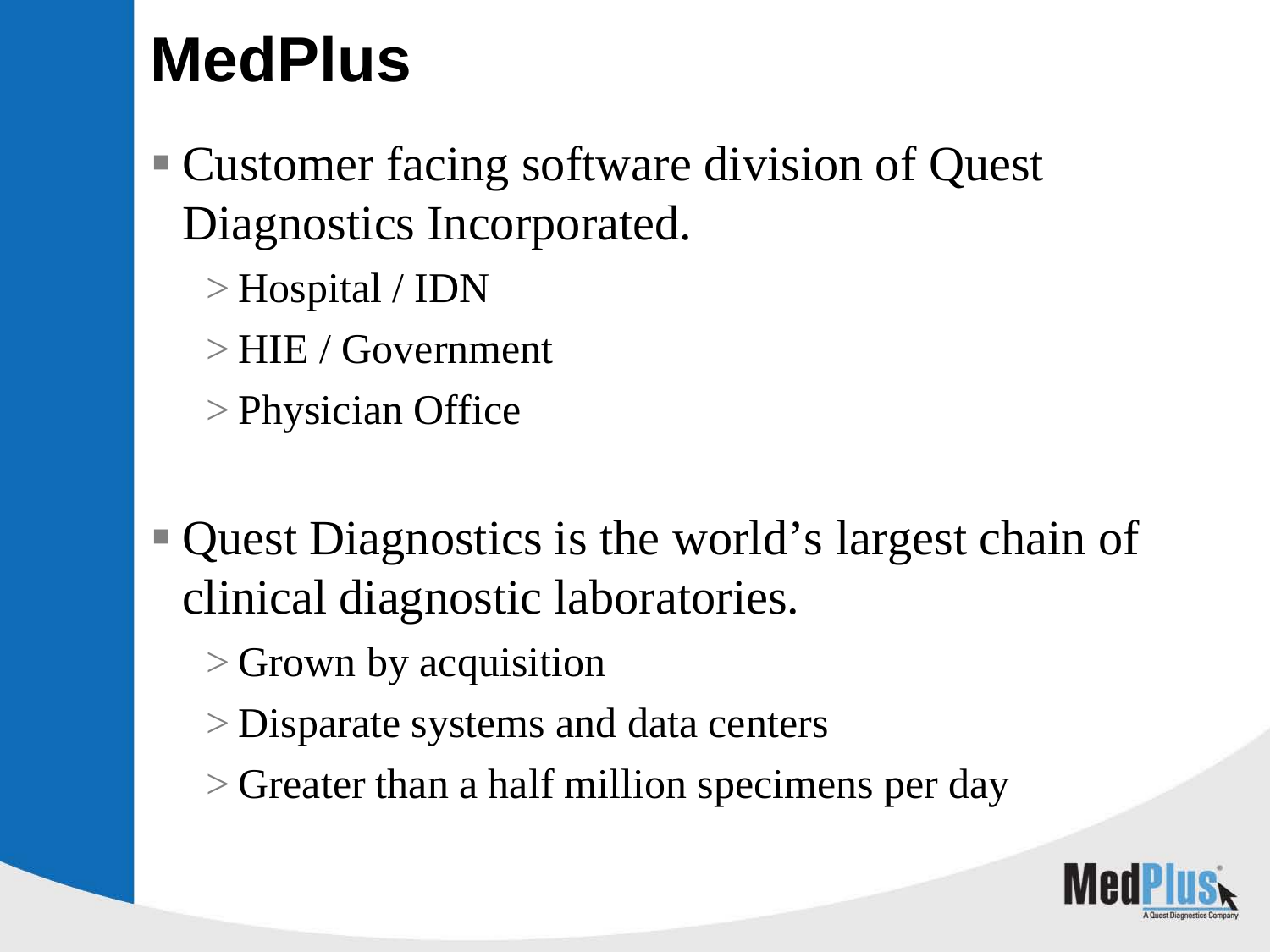# **Care 360 Lab Orders and Results**

- Originally developed in 2000
- > 60 % percent of Quest Diagnostics orders pass through Care 360 LOR
	- > 300,000 per day
- 990,000 registered users
- ■44,000 simultaneous peak users per day
- 42,000,000,000 unique results
- 19 TB of data
- $\blacksquare$  Six Sigma up time
- Every specimen represents a human life
- Awarded United States Patent #7,567,913

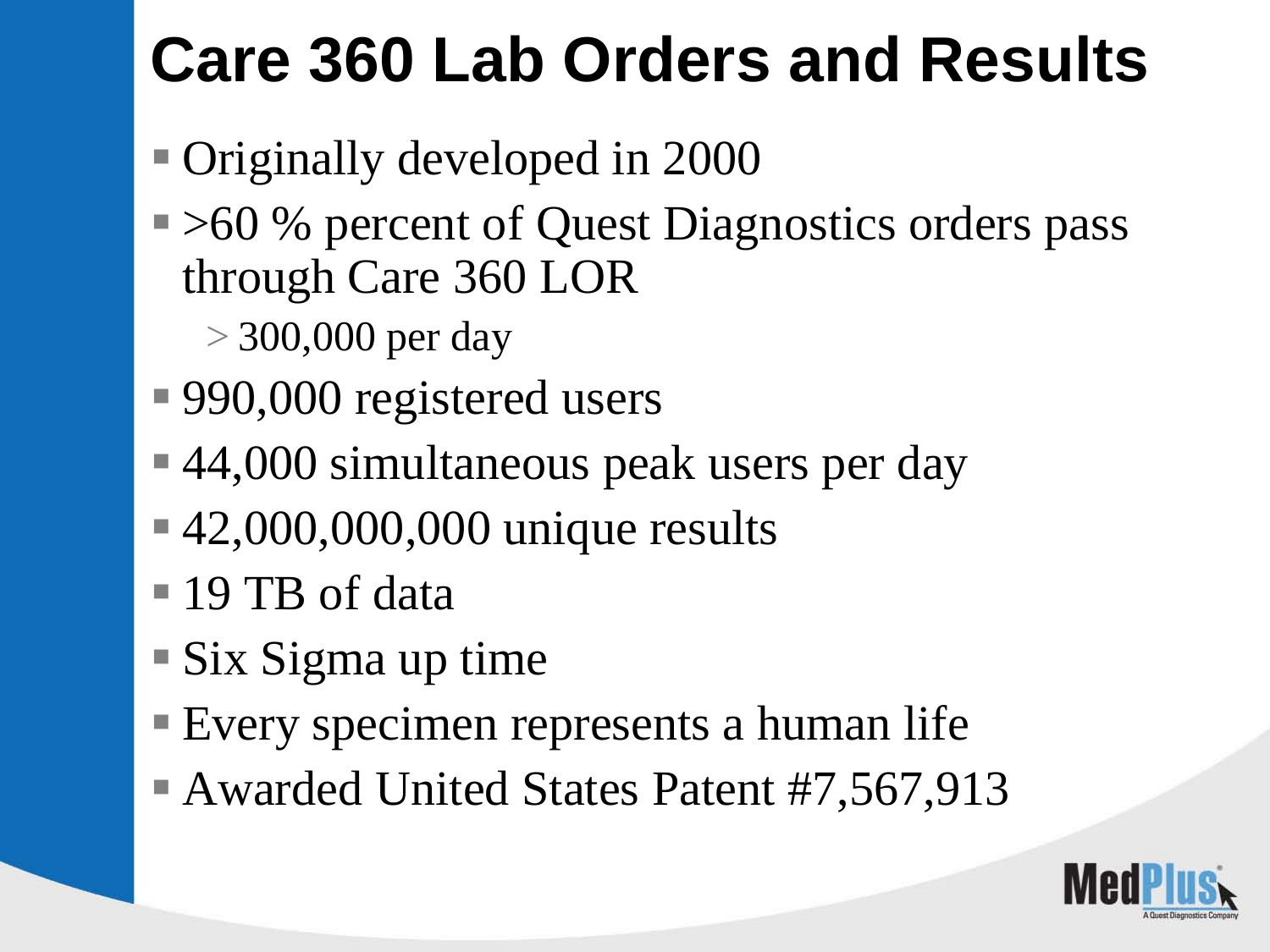# **Diagnostics Services Group**

- Extremely virtual team
- 45 Developers, requirements analysts, QA analysts, support analysts, PM's and resource managers in 16 locations
- Modified waterfall SDLC
- 4 releases per year
- Six Sigma trained
	- > 2 Black Belts, >10 Green Belts
- Daily all hands calls
- Heavy use of instant messaging and smaller conference calls.
- High employee satisfaction
- **Function points analysis showing consistently high** productivity

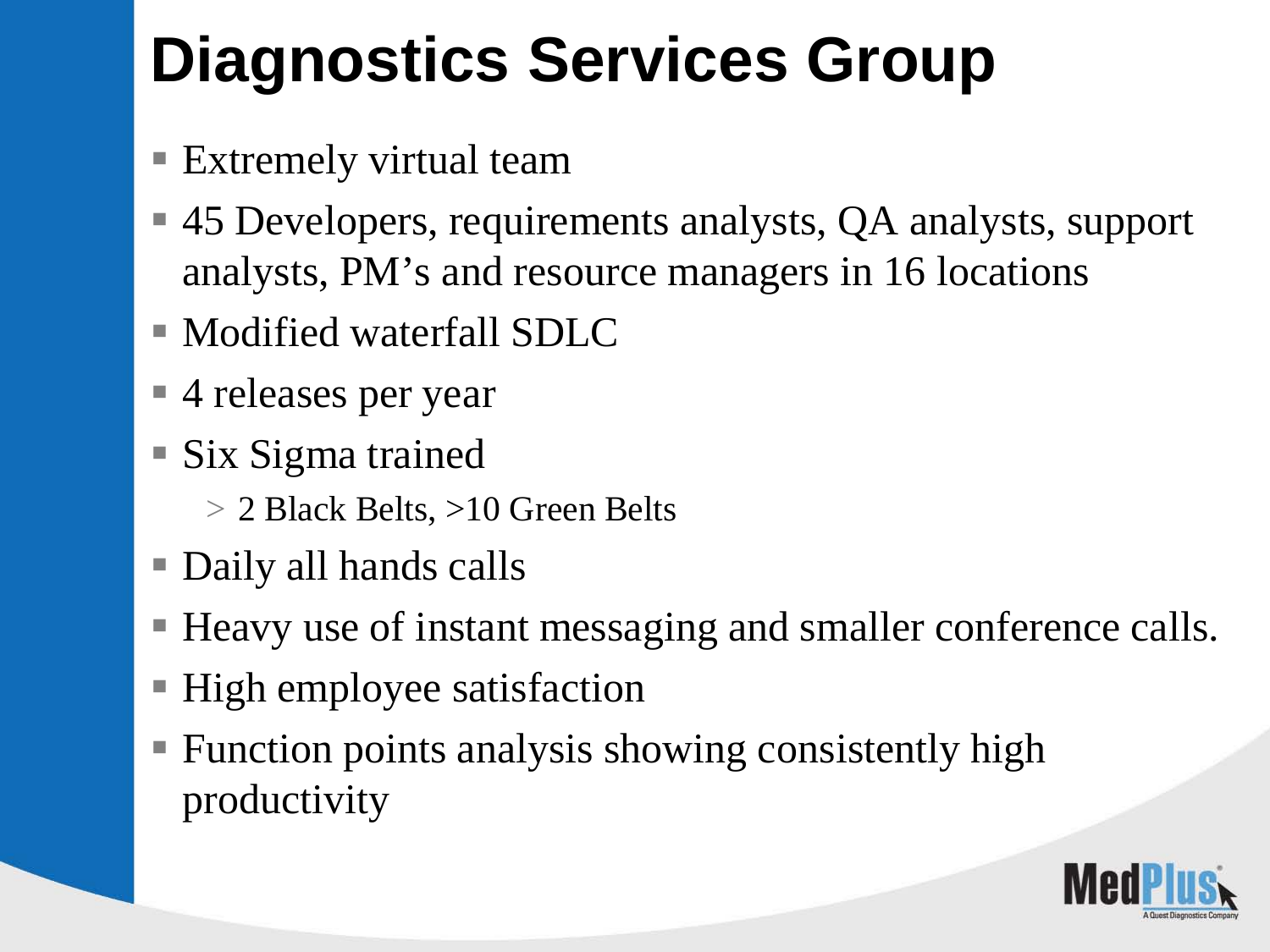### **LOR Team Geographically**



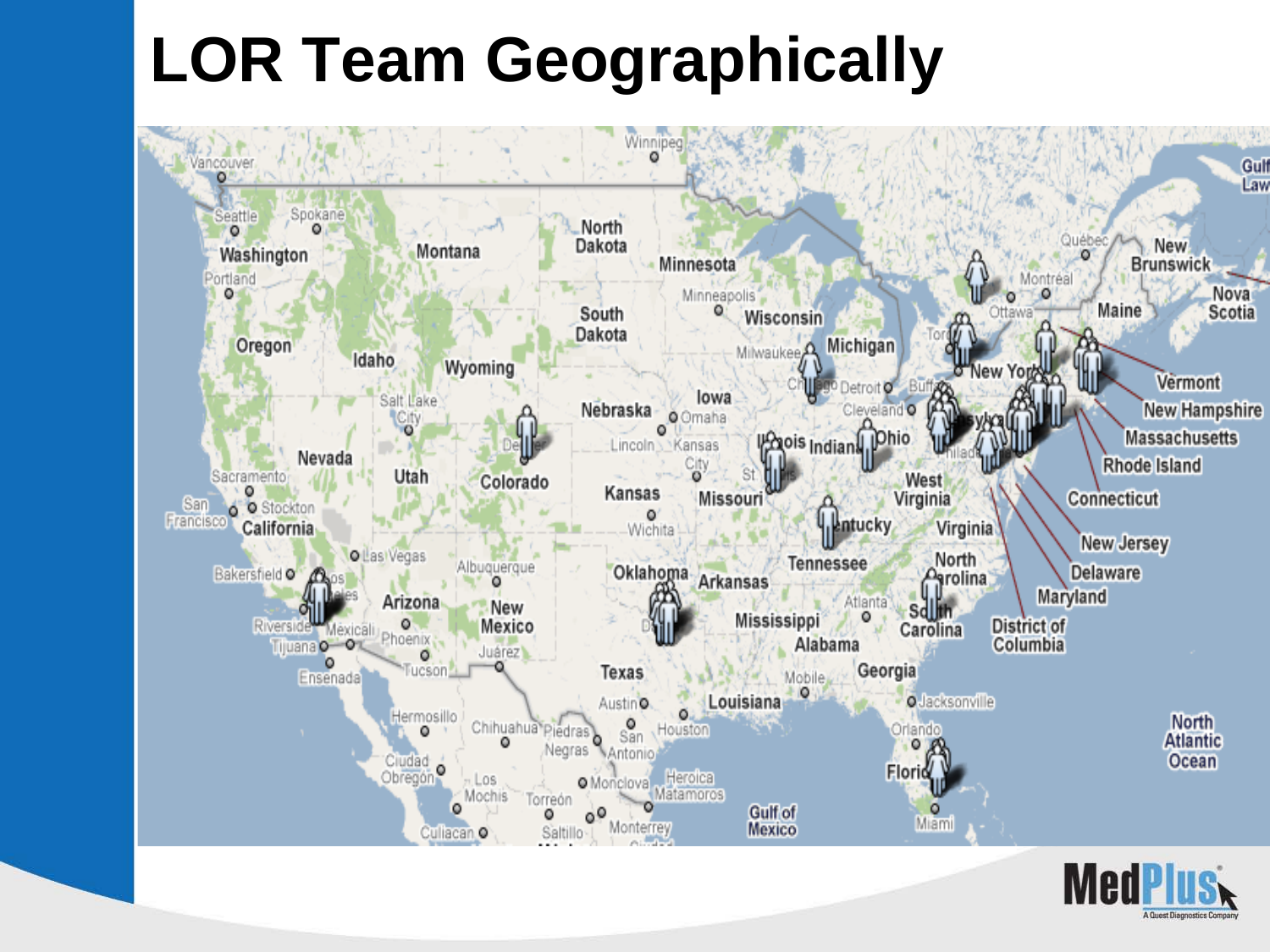# **Why CMMI?**

- Low CMMI penetration in HealthCare IT > Not a necessity for sales in our market space
- Create a more predictable process
	- > Make post release week feel like any other week
- Improve quality where possible
- Align to customer goals
- Maintain autonomy
	- > Team structure and geography unique to our organization

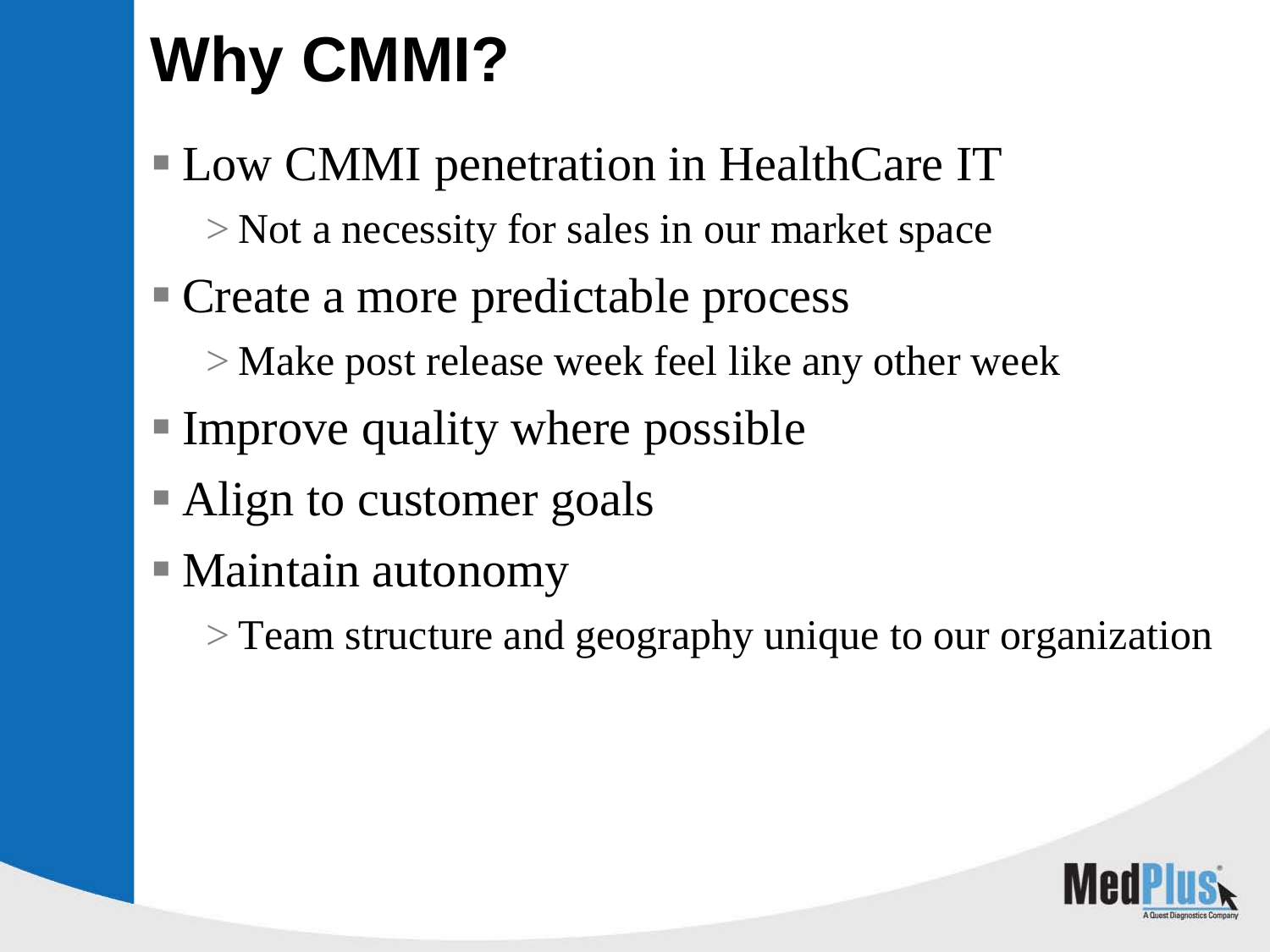# **How did we get to Level 5?**

- Management involvement
	- $\mathbf{r}$  Training
- Leveraged Six Sigma training and culture
	- > Access to Master Black Belts
- Stretch to achieve a level then refine those processes while pushing to achieve the next level.
	- $>$  SEPG
	- > Obtain practitioner feedback and refine
	- > Perfect is the enemy of good for initial processes
- Keep focus on the reasons for process improvement
- **Tap into innovative spirit** 
	- > Particularly at the High Maturity levels

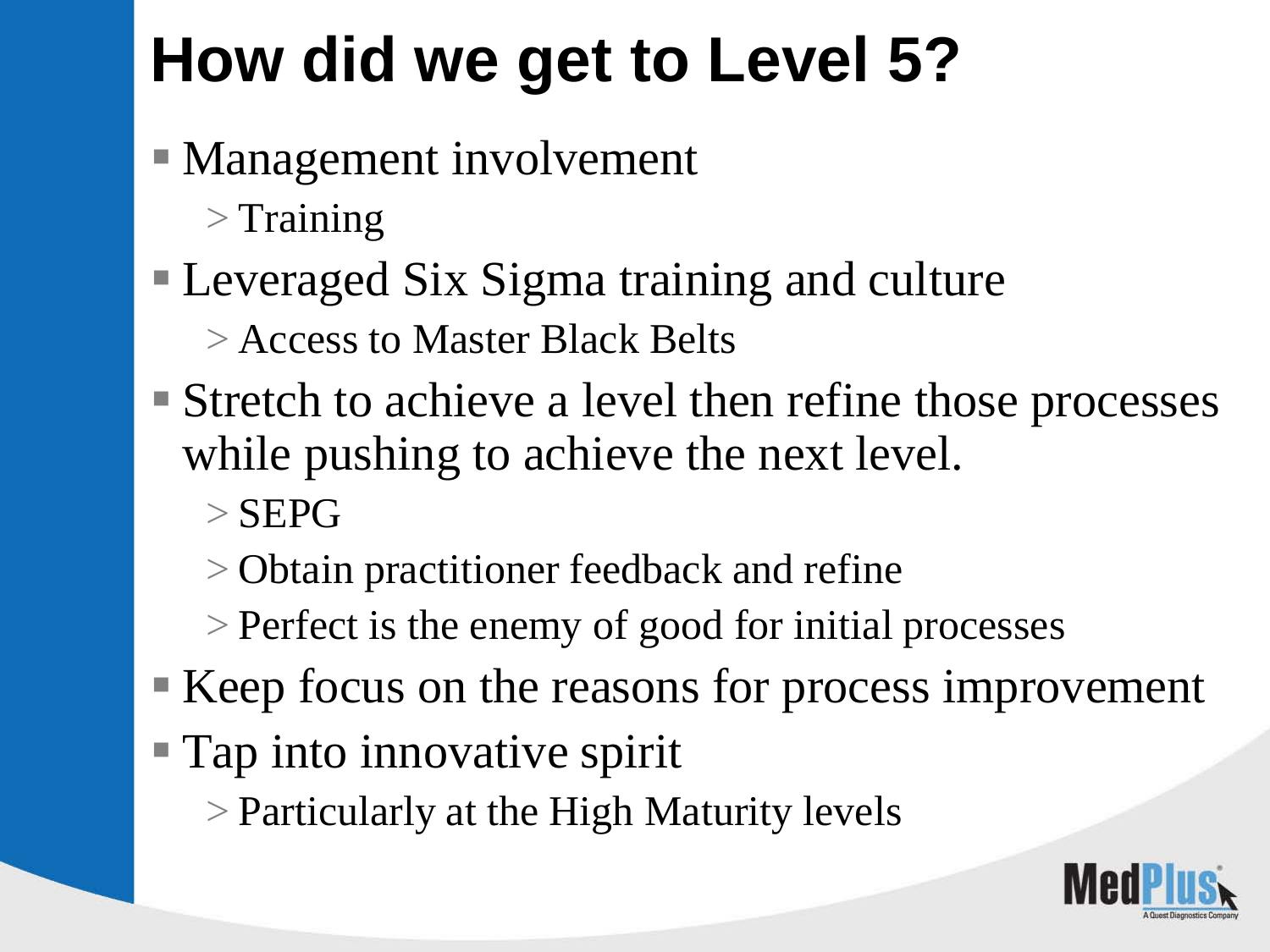### **Results**

- Assessed at CMMI Level 2 August 2005
- Assessed at CMMI Level 3 July 2008
- Assessed at CMMI Level 5 June 2010
- Acknowledged process leaders in our organization and company
- Increased visibility into status of processes during development phases and increased understanding of process capability yielding increased confidence in final product
- Increased visibility into linkage between micro activity and fulfillment of customer goals

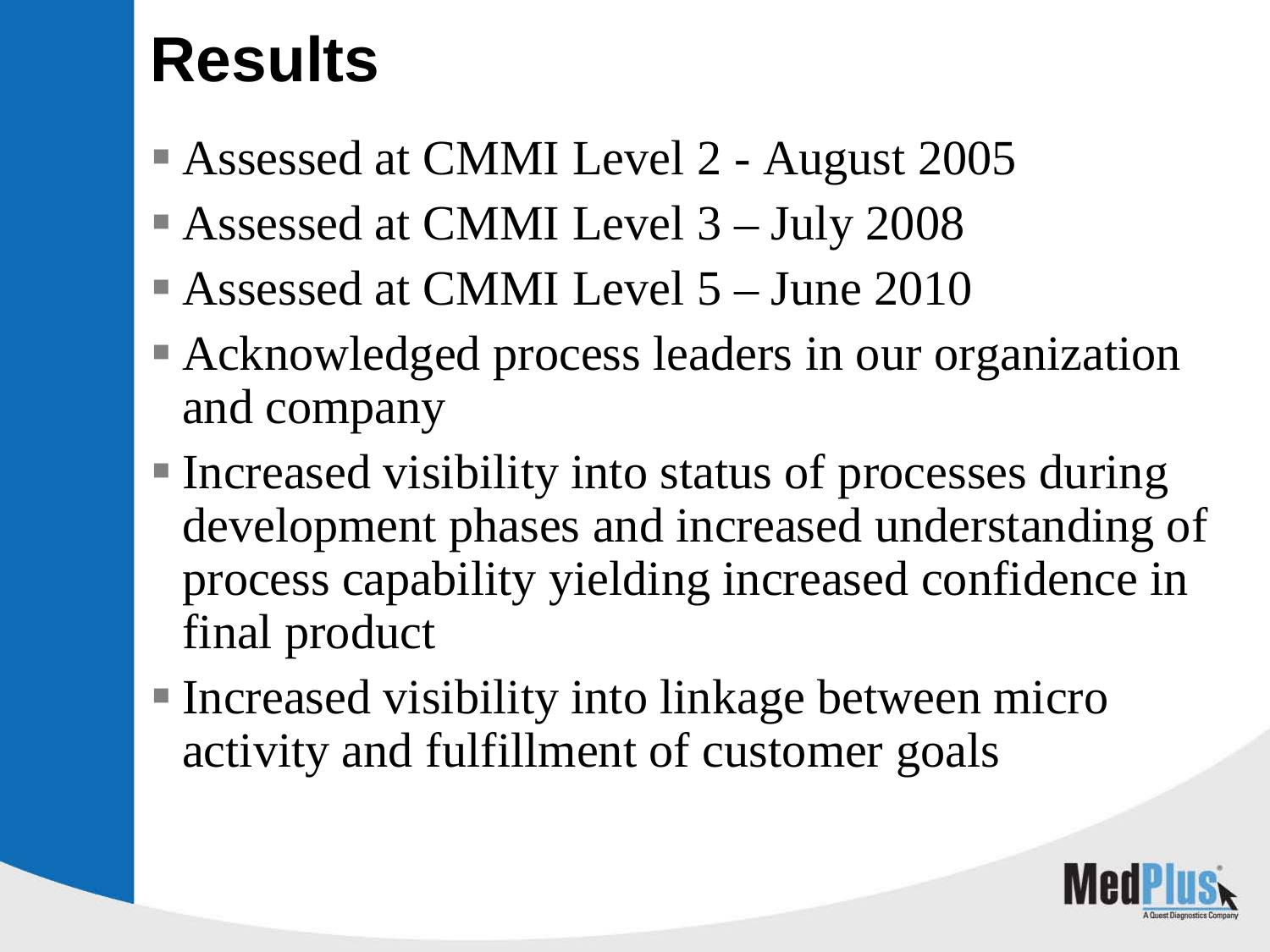#### **QPPO Dashboard.**

|                                       |                                                      |                                                    | $\Theta$ https://clarity.gdx.com/niku/app?action=dms.viewFile&fileId=11451058&fileName=CMMI Dashboard 20 - Windows Internet Explorer pro |  |                                           |  | $\begin{bmatrix} - & \mathbf{e} \end{bmatrix}$ |
|---------------------------------------|------------------------------------------------------|----------------------------------------------------|------------------------------------------------------------------------------------------------------------------------------------------|--|-------------------------------------------|--|------------------------------------------------|
|                                       |                                                      |                                                    |                                                                                                                                          |  |                                           |  | $\alpha$                                       |
| File Edit                             |                                                      | View Insert Format Tools Data Go-To Favorites Help |                                                                                                                                          |  |                                           |  |                                                |
| $\frac{1}{2}$ Favorites $\frac{1}{2}$ |                                                      |                                                    |                                                                                                                                          |  |                                           |  |                                                |
|                                       | https://clarity.qdx.com/niku/app?action=dms.viewFile |                                                    |                                                                                                                                          |  | ✿ · ጪ · □ 臝 · Page · Safety · Tools · ❷ · |  |                                                |
| E35                                   |                                                      |                                                    |                                                                                                                                          |  |                                           |  |                                                |
|                                       | в                                                    |                                                    |                                                                                                                                          |  |                                           |  |                                                |

| $\overline{1}$                                                                                                    | c.           |                                  |                                                    |                        | <b>LO&amp;R Dashboard</b>                     | v2010.1 v2010.2 v2010. |             |               |  |  |  |  |  |
|-------------------------------------------------------------------------------------------------------------------|--------------|----------------------------------|----------------------------------------------------|------------------------|-----------------------------------------------|------------------------|-------------|---------------|--|--|--|--|--|
| $\overline{2}$                                                                                                    | Category     |                                  | Component                                          | <b>Baseline ID</b>     | Metric                                        |                        |             |               |  |  |  |  |  |
| 3                                                                                                                 |              |                                  | Reduce Number of Defects Detected                  | ST <sub>01</sub>       | Reduce System Test Defects                    |                        |             |               |  |  |  |  |  |
| 4                                                                                                                 | Quality      | <b>Improve Product Quality</b>   | Reduce Rework on System Test                       | ST <sub>06</sub>       | Reduce Rejected Bug Fixes                     |                        |             |               |  |  |  |  |  |
| 5                                                                                                                 |              |                                  | Improve Quality of Software in Test Phase          | lQI.                   | Implement Quality Indicator Tool              | 54.9                   | 85.0        |               |  |  |  |  |  |
| $\overline{7}$                                                                                                    |              | <b>Increase Defect Detection</b> | Defect Yield                                       | ST <sub>11</sub>       | # of Defects per CTQ                          |                        |             |               |  |  |  |  |  |
| 8                                                                                                                 |              | <b>Improve Estimation</b>        | Improve Planning Estimates from Historical<br>Data | LOEREP                 | REP vs LOE Estimates                          |                        |             |               |  |  |  |  |  |
| 9                                                                                                                 |              | <b>Accuracy</b>                  |                                                    | PP <sub>01</sub>       | Estimated Time vs Actual Time                 |                        |             |               |  |  |  |  |  |
| 10 <sub>10</sub>                                                                                                  | Productivity |                                  |                                                    | <b>DSCUTFIX</b>        | # of Days for Design, CUT, ST Bug Fixes       |                        |             |               |  |  |  |  |  |
| 11                                                                                                                |              | <b>Improve Productivity</b>      | Improve Planning to Support Portfolio<br>Changes   | FIX01                  | Defect Fix Productivity by 2%                 |                        |             |               |  |  |  |  |  |
| 12                                                                                                                |              |                                  |                                                    | ST <sub>02</sub>       | Execution Efficiency                          |                        |             |               |  |  |  |  |  |
| 13                                                                                                                |              |                                  |                                                    | CUT01                  | # of Days for CUT                             |                        |             |               |  |  |  |  |  |
| 14                                                                                                                |              |                                  | Number Green                                       |                        | Number Green                                  |                        | 6           |               |  |  |  |  |  |
| 15                                                                                                                |              |                                  | Percent Green<br><b>Number Yellow</b>              |                        | Percent Green                                 | 50.0%                  | 75.0%       |               |  |  |  |  |  |
| 16<br>17                                                                                                          |              |                                  | Percent Yellow                                     |                        | <b>Number Yellow</b><br><b>Percent Yellow</b> | 37.5%                  | 25.0%       |               |  |  |  |  |  |
| 18                                                                                                                |              |                                  | Number Red                                         |                        | Number Red                                    |                        | n.          |               |  |  |  |  |  |
| 19                                                                                                                |              |                                  | Percent Red                                        |                        | Percent Red                                   | 12.5%                  | 0.0%        |               |  |  |  |  |  |
| 20                                                                                                                |              |                                  |                                                    |                        |                                               | 100.0%                 | 100.0%      |               |  |  |  |  |  |
| 21<br>22                                                                                                          |              |                                  |                                                    |                        |                                               |                        |             |               |  |  |  |  |  |
| 23                                                                                                                |              | LEGEND:                          |                                                    |                        |                                               |                        |             |               |  |  |  |  |  |
| 24                                                                                                                |              | Green                            | meeting target or better                           |                        |                                               |                        |             |               |  |  |  |  |  |
| 25                                                                                                                |              | Yellow                           | between baseline and target                        |                        |                                               |                        |             |               |  |  |  |  |  |
| 26                                                                                                                |              | Red.                             | below baselne                                      |                        |                                               |                        |             |               |  |  |  |  |  |
| H Summary / PP01 / LOEREP / FIX01 / CUT01 / DSCUTFIX / ST01 / ST02 / ST06 / ST11 / QI / Color Chart /<br>$14 - 4$ |              |                                  |                                                    |                        |                                               |                        | <b>IIII</b> | $\rightarrow$ |  |  |  |  |  |
|                                                                                                                   |              |                                  |                                                    | Unknown Zone<br>$40 -$ |                                               |                        |             |               |  |  |  |  |  |